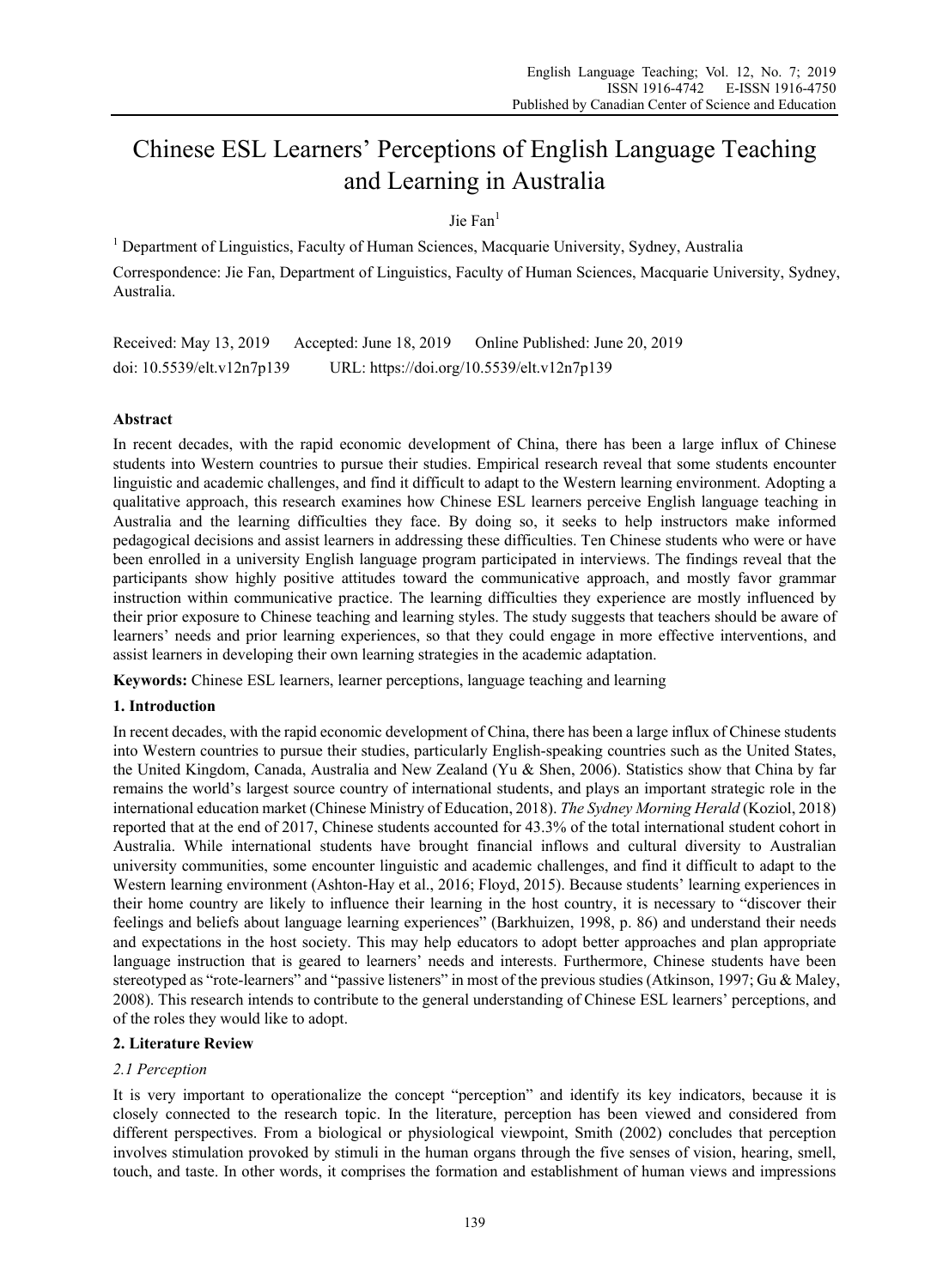of the external world (Grundmeyer, 2012). Similarly, Wolfe, Kluender and Dennis (2009) consider perception to be a physical impression that arises from a person's prior knowledge, idea, or inner sense.

From a cognitive or psychological perspective, Panksepp (1998) views perception as a mental process whereby hypotheses concerning future happenings work together with the information that comes from people's memories, contributing to the formation and interpretation of representation. In this way, human perception can be understood as an interpretation of a representation of the world around us.

Merleau-Ponty (2002) takes a different approach, understanding the concept of perception as a domain related to subjectivity and historicity, and as an amalgam of affective experiences such as love and hate, tensions, contradictions, and dialogue.

Based on the above review, human perceptions can be generalized as impressions, interpretations of representations, and affective experiences. Accordingly, the interview questions that seek to reveal students' perceptions of ELT in Australia are categorized into three types (see Appendix B): perceptions in relation to the students' impressions; perceptions in relation to their interpretations of representations; and perceptions in relation to their affective experiences.

### *2.2 Studies on English Language Learners' Perceptions of Communicative Language Teaching (CLT) and Grammar Translation Method (GTM)*

The literature mostly offers comparative studies of learner beliefs about CLT and GTM among students in various cultural and linguistic environments, such as Barkhuizen (1998); Durrani (2016); Ikpia (2001); Incecay and Incecay (2009); Kavoshian, Medadian and Lorzadeh (2013). According to the findings, learners' perceptions differ across cultural groups, and are dependent on the ethnic and situational factors. On the other hand, other studies have sought to examine the variety and uniformity of intra-cultural group's perceptions of grammar instruction. For example, by discovering differences in belief in relation to grammar learning between two groups of Korean students, Horwitz (1999) concluded that the intra-cultural group variation in learner beliefs may be related to individual learner characteristics, such as age, stage of life, language-learning context, and specific classroom practices.

Despite these findings, Horwitz (1999) has not further investigated how language learners' perceptions change with their learning environment and learning experience. Saito and Ebsworth (2004), by using a mixed research method, examined the variance in beliefs between college-level Japanese ESL and EFL learners. The findings revealed that learners' perceptions differed with respect to their language teachers and classroom activities in the two teaching contexts. Compared with EFL learners, ESL learners showed more positive attitudes toward classroom participation, learner-centered approach, and physical proximity to teachers. Although the two groups were similar in their views of instrumental motivation, they differed with regard to this factor; more ESL learners learned English for the purposes of furthering education or work, while many EFL learners simply aimed to fulfil university requirements. It can be inferred that these differences reflected in the cross-sectional study are possibly attributable to the completely different teaching contexts and instructional practices, as well as the learners' motivations to learn English. Similarly, in another study conducted among 32 Korean ESL learners in the US, Mitsui (2009) examined the effect of overseas learning experiences on language learning. The results demonstrated that the participants were interested in learning English using visual, aural, and kinesthetic methods, and showed positive attitudes toward communicative activities such as oral presentations and group work. However, given the students' familiarity with traditional teaching methods and the influence of Confucianism, the researcher recommended adapting CLT to Korean contexts. As can be seen from the above studies, overseas learning experiences exert a strong influence on the perceptions and socio-cultural values of learners, in particular of East Asian students, who universally fall under the umbrella of Confucianism.

### *2.3 Studies on Language Learners' Perceptions of Grammar Instruction in Communicative Activities*

Early studies tended to focus on the CLT method in meaningful contexts, but overlooked its connections with grammar (Krashen & Terrell, 1983). In recent decades, SLA researchers have examined the role of grammar instruction in the growth of language awareness and development (Schmidt, 1995), and explored its possibilities in communicative activities. For example, Imai (2007) used a questionnaire to examine the beliefs of 166 Japanese high-school students regarding two types of grammar instruction - isolated and integrated form-focused instruction (FFI) - in a content-based ESL program in the US. According to the findings, learners showed preference for integrated FFI, and L2 proficiency was the major contributor to the differences in learner beliefs. Similarly, Zeng (2004) investigated the role of grammar instruction in communicative activities among 15 Chinese ESL students and four Canadian teachers in a Canadian language center. The results showed that learners viewed grammar instruction within CLT as an effective approach that helped them to realize the function of grammar and achieve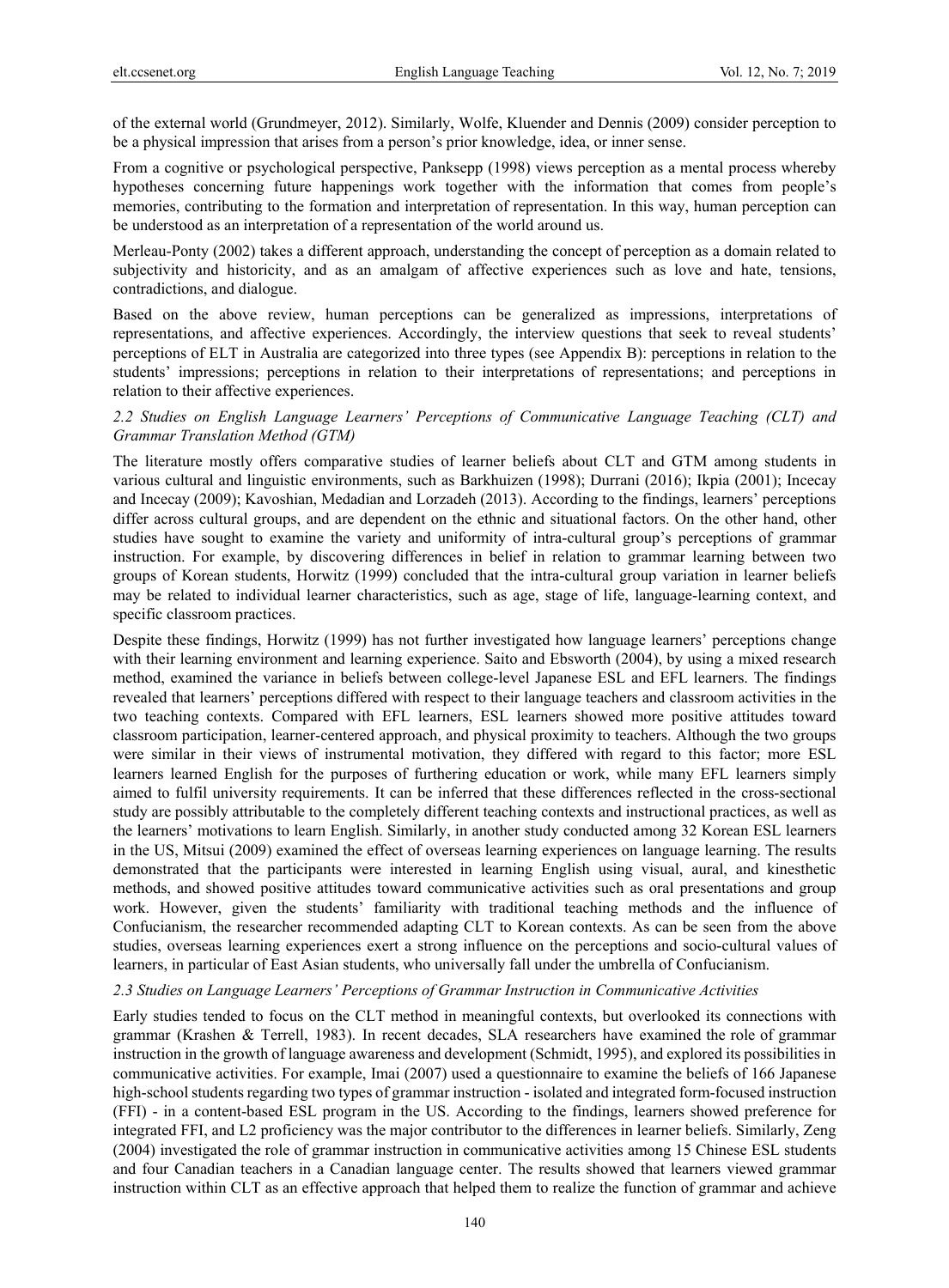communicative competence. In the light of these findings, Zeng (2004) suggested combining explicit and implicit grammar knowledge in communicative and meaningful contexts.

Based on the above inter-cultural and intra-cultural comparative studies, learners' perceptions about CLT and GTM are generally context-specific. Individual characteristics such as age, ethnic/cultural/linguistic background, L2 proficiency, and learning aptitude may account for the complexity and dynamics of learner beliefs and influence learners' preferences for particular types of teaching pedagogies (Horwitz, 1999).

#### *2.4 Studies on Language Learning Difficulties Experienced by International Students*

With the increasing number of international students in English-speaking countries, their language difficulties arising from the insufficient L2 proficiency have raised much concern, with specific issues reported in the literature including problems with academic writing, oral communication, group participation, and the comprehension of lectures (Robertson et al., 2000; Khawaja & Stallman, 2011; Zhang & Mi, 2010).

For example, Robertson et al. (2000) investigated the difficulties experienced by international students at one Australian university. According to the survey results, the issues raised mainly include difficulties in understanding colloquial language, writing reports, and making presentations. Difficulty in taking responsibility for individual learning was regarded as a primary concern. In another qualitative study conducted among 22 international students from another Australian university, Khawaja and Stallman (2011) discovered that the main issue experienced by most L2 tertiary students was understanding the Australian accent. Research conducted by Wong (2004) shed light on the issue, as he found that language difficulties experienced by Asian international students were attributed to their prior exposure to different teaching and learning styles. According to the findings, some Asian students are accustomed to the cramming method of teaching, and find it difficult to explore knowledge by themselves and work on assignments independently.

Hence, as reflected in the literature, language limitations and prior teaching and learning styles are associated with students' language difficulties. To some extent, these difficulties can impact on the learners' ability to cope with academic demands in Western contexts and make a smooth transition to a new academic environment (Lee, Farruggia, & Brown, 2013)

Generally, a review of the literature reveals that particular cultures of learning and contextual factors significantly affect English instructional practices. Learners evince varied beliefs and attitudes about the CLT and GTM as a result of individual differences in language proficiency and social contexts. Although comparative studies of learner beliefs about these two teaching methods have been conducted in various cultural and linguistic environments, there has been little research into what Chinese ESL learners feel about Western teaching methods, and how their perceptions change as a result of their learning experiences and teaching contexts. In spite of the identification of a range of language difficulties experienced by L2 learners in English-speaking countries, there is no empirical research that focuses specifically on Chinese students.

In addition, it should be noted that many Chinese students are changing and developing their attitudes in response to socio-economic changes, a fresh insight into the paradox of Chinese learners is highly needed. Further research is required to identify how the dynamics of cultural change and situated contexts influence their perceptions of teaching and learning, as well as their role as learners.

### **3. Research Questions**

This study aims to investigate how Chinese ESL learners perceive English language teaching and learning in Australian contexts, and what learning difficulties they may face in their English studies. This would have great significance for pedagogical decision making and the formulation of learning strategies. To this end, the following research questions are formulated for the study:

- 1) What are Chinese ESL learners' perceptions of English language teaching and learning in Australia?
- 2) What are Chinese learners' perceived English learning difficulties in Australia?

### **4. Methodology**

### *4.1 Research Participants*

Ten Chinese students who were or are currently enrolled at Macquarie University English Language Center (ELC) were recruited through campus advertisement and snowball sampling. These students were between 18 to 30 years of age. Eight of them have completed more than one 15-week course at the ELC and are currently engaged in master's programs at Macquarie University. Two are still enrolled in the English courses. The IELTS scores of the participants range from 4.5 to 7. These individual differences indicate that they may have varied educational backgrounds and English language proficiency. The table below shows the participants' demographic information.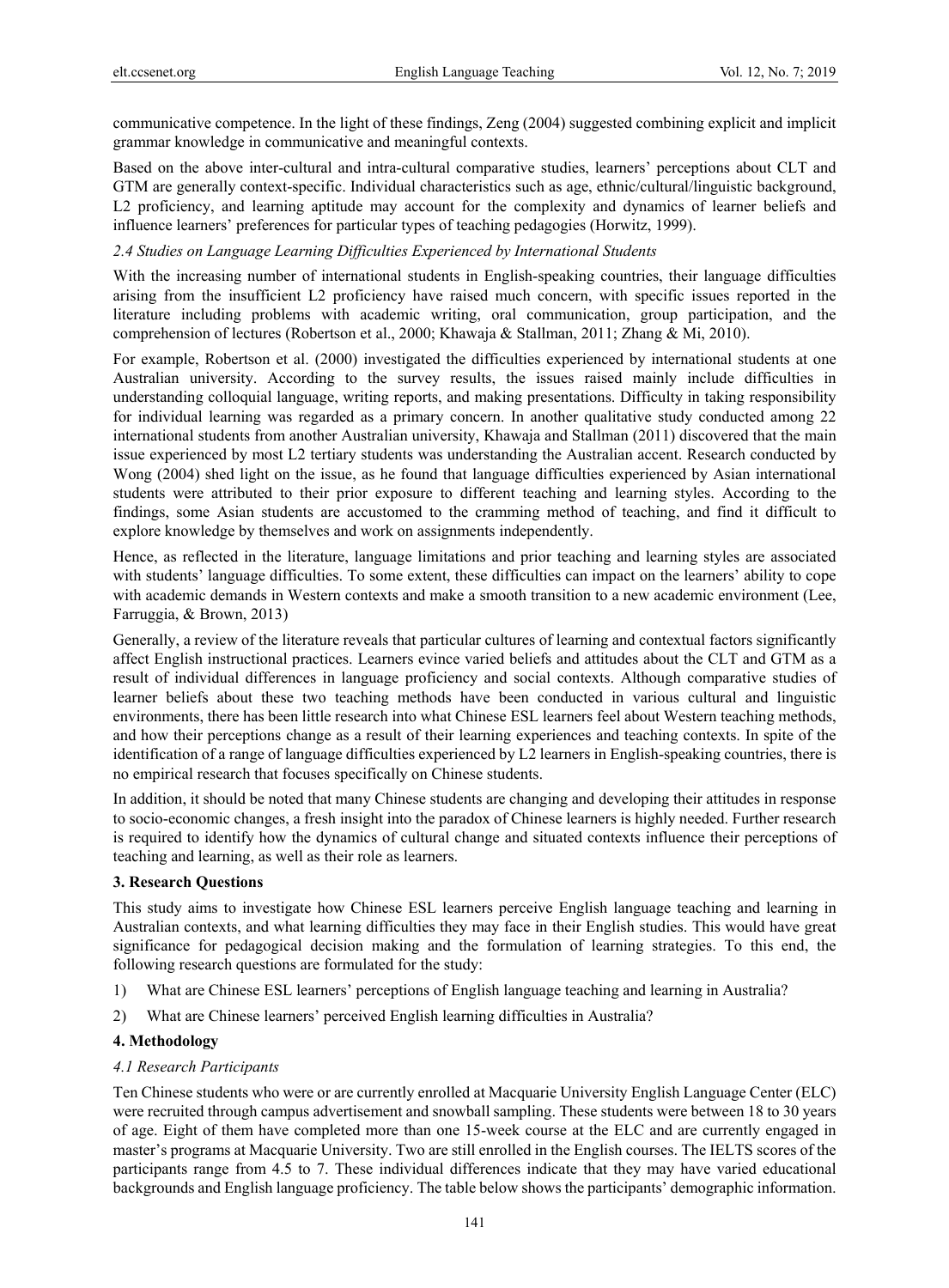| Pseudonym    | Gender       | Age | Highest<br>degree<br>completed | Degree applying<br>for or majoring in  | <b>IELTS</b> test<br>score | Study period<br>at ELC | Residency<br>status in<br>Australia<br>(in months) |
|--------------|--------------|-----|--------------------------------|----------------------------------------|----------------------------|------------------------|----------------------------------------------------|
| Alicia       | $\mathbf F$  | 28  | Bachelor                       | Master of<br>accounting                | 6                          | 20 weeks               | 12                                                 |
| <b>Betty</b> | $\mathbf F$  | 24  | Bachelor                       | Master of<br>international<br>business | 5.5                        | 22 weeks               | 12                                                 |
| Cassy        | $\mathbf F$  | 23  | Bachelor                       | Master of<br>accounting                | 6                          | 20                     | 12                                                 |
| Chan         | $\mathbf F$  | 24  | Bachelor                       | Master of<br>accounting                | 5.5                        | 25                     | $\,8\,$                                            |
| Danna        | $\mathbf{F}$ | 25  | Bachelor                       | Master of<br>international<br>business | 5.5                        | 25                     | 12                                                 |
| Janice       | $\mathbf{F}$ | 23  | Bachelor                       | Master of<br>international<br>business | 6.5                        | 15                     | 12                                                 |
| Lily         | $\mathbf F$  | 19  | High school                    | Bachelor of<br>management              | 4.5                        | 20                     | 5                                                  |
| Monica       | $\mathbf F$  | 24  | Bachelor                       | Master of applied<br>linguistics       | 7                          | 15                     | 15                                                 |
| Peggy        | $\mathbf F$  | 23  | Bachelor                       | Master of<br>commerce                  | 6.5                        | 15                     | 12                                                 |
| Ying         | $\mathbf{F}$ | 18  | High school                    | Bachelor of<br>commerce                | 5.5                        | 15                     | 6                                                  |

#### Table 1. Participants' demographic information

*Note. Pseudonyms are used for participants' names.* 

#### *4.2 Data collection*

The data was collected through semi-structured private interviews to gain an in-depth understanding of learners' perceptions. The interviews comprise two sections. Appendix A contains the participants' personal information. Appendix B includes two parts: learners' perceptions of ELT in Australia, and their learning difficulties. In terms of learners' perceptions, as illustrated previously, for the purposes of operationalizing the concept of "perception", three specific indicators were identified based on the literature review: impressions, interpretations of representations, and affective experiences. Accordingly, the interview questions were categorized into three types (see Appendix B, part 1): perceptions relating to the students' impressions, perceptions relating to the students' interpretation of the representations, and perceptions relating to their affective experiences.

The interviews were conducted in Chinese so that the students could fully express their ideas without worrying about their English. After all the interviews were audio-recorded and transcribed, a copy of the transcript was sent to each participant for verification. Finally, the transcripts were translated into English for analysis.

### *4.3 Data Analysis*

The interview data was analyzed using an inductive (bottom-up) approach. In this way, patterns and themes gradually emerged from the data. This framework yielded useful concepts and suggested directions along which to look for potential coding categories. Simultaneously, a deductive approach was employed by first revisiting the relevant literature as a preliminary guide and then exploring the categories that were identified as salient to the topic (Rossman & Rallis, 2003).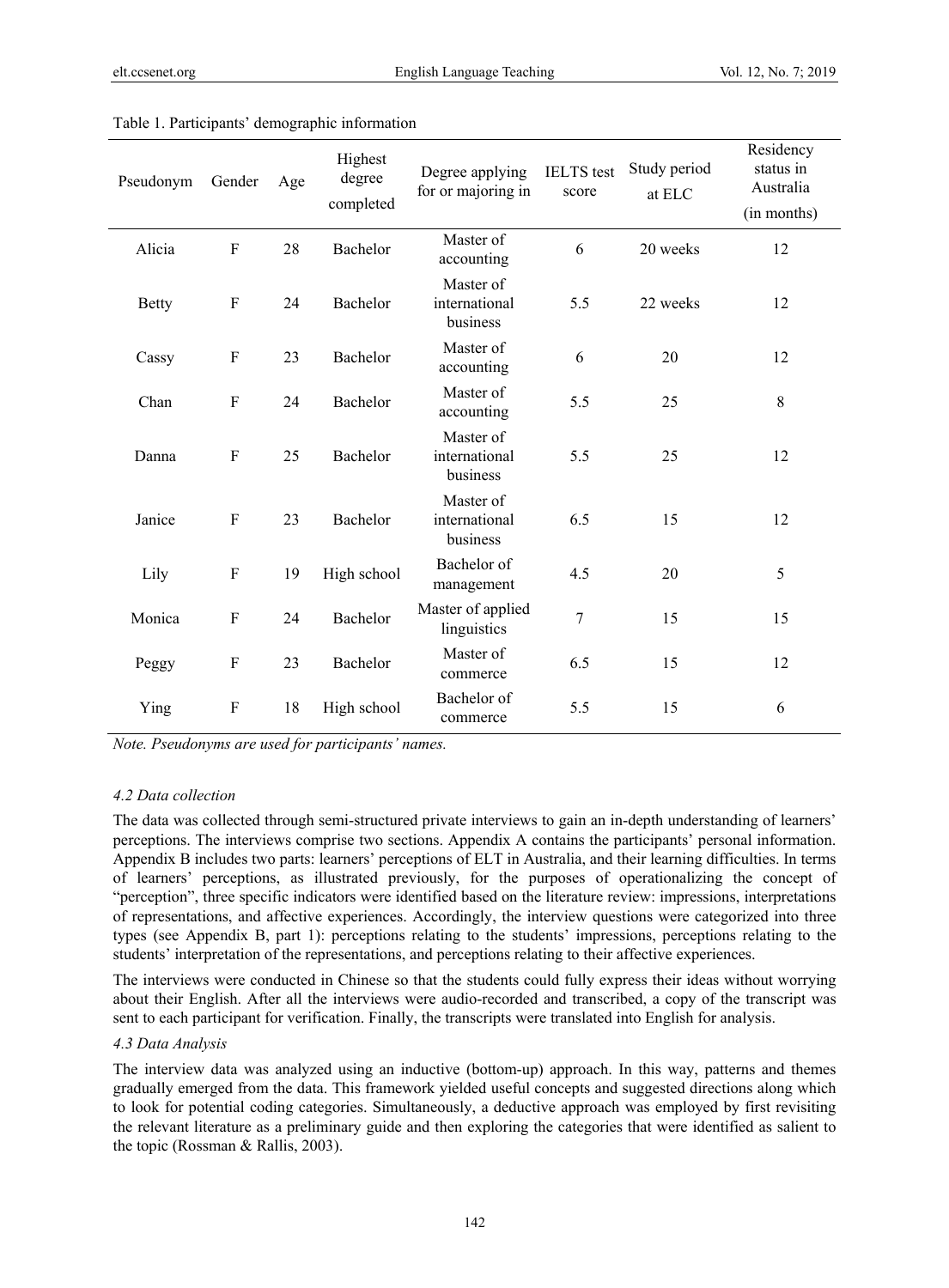### **5. Results and Discussions**

After data analysis and interpretation, the order and structure, as well as meanings, became more salient. Two major themes corresponding to the two research questions were determined, respectively Chinese learners' perceptions and learning difficulties. Three salient sub-themes with regard to the learners' perceptions also emerged: comparison between learning experiences in China and Australia, attitudes toward communicative activities, and attitudes toward grammar activities. Under each sub-theme, the categories and evidence identified in the transcripts were then sorted and listed. The same procedure was followed for the theme of learning difficulties. The table below summarizes the themes, sub-themes, and categories.

Table 2. Findings of major themes, sub-themes and categories

### **1. Chinese learners' perceptions**

1) Comparison between learning experiences in China and Australia

- Learning aims
- Learning environment
- Teacher/learner roles
- Teaching and learning activities
- Assessment
- Connections between the two learning experiences

2) Chinese learners' attitudes toward CLT

• Attitudes toward communicative activities

3) Chinese learners' attitudes toward grammar activities

- A preference for grammar learning through games
- A preference for grammar learning in other modalities
- Less interest in learning grammar
- A lack of interest in learning grammar

# **2. Chinese learners' learning difficulties**

- 1) Difficulties in academic writing
- 2) Difficulties in communication
- 3) Difficulties in independent learning

*5.1 Question 1 What Are Chinese ESL Learners' Perceptions of English Language Teaching and Learning in Australia?* 

5.1.1 Comparison Between Learning Experiences in China and Australia

### 1) Learning aims

The results revealed that learners generally felt that there were different learning aims in the two settings. As a result of the exam-oriented educational system in China, most of them felt compelled to learn English, and perceived that passing exams was the ultimate goals of learning English. Conversely, they thought that the reason behind learning English in Australia was to develop students' abilities to use English, rather than to deal with exams. Below are Peggy and Danna's comments.

### *Excerpt 1*

*I learned English in China to pass university entrance exams, the College English Test Band 4… I was instructed and practiced based on the exam requirements. Although students can be trained to achieve satisfactory scores, their communication skills, may not reach a high level. (Peggy).* 

### *Excerpt 2*

*In Australia, teaching and learning emphasize learner autonomy and promote communicative approach. English instruction is aimed at comprehensively developing students' English competency, and in particular their*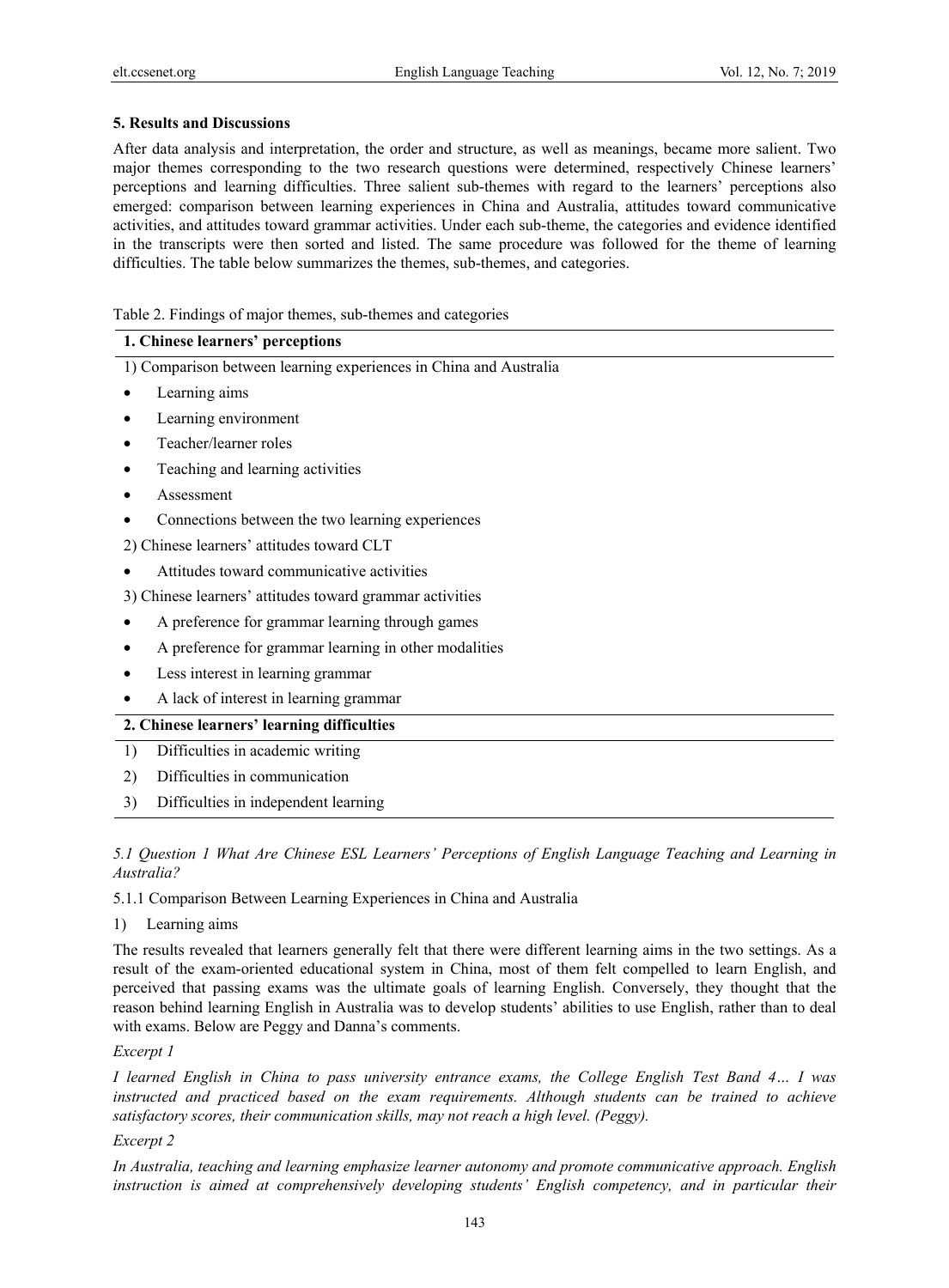### *communication skills (Danna).*

The extracts revealed that most participants held positive attitudes about how English was taught in Australia. They considered that English teaching and learning should be aimed at language use, rather than exam success, and that an exam-oriented educational system was not conducive to the development of their communicative competence.

### 2) Learning environment

The results indicated that the participants generally had favorable impressions about the learning environment at the ELC. For example, six out of ten learners described the learning atmosphere as "*open and lively",* and two said "*relaxed but not sloppy"*.

Additionally, some learners found that the small classes at the ELC were very helpful in creating a cooperative and communicative environment for discussions and interactions. Six participants agreed that *"a lot of communication takes place between teachers and learners"* and expressed that they were happy with the *"equal student-teacher relationship".*

### 3) Teacher/learner roles

The results suggested that the participants believed that the roles of teachers and learners were entirely different in the two teaching contexts. They reported that in Chinese classrooms, teachers are usually perceived as authorities or transmitters of knowledge, and students are deemed to be passive knowledge receptors, while in Australian classrooms, teachers tend to assume the roles of facilitators, providing scaffolding and support to their students. Learners are expected to be active participants, taking on a higher degree of responsibility for their own learning. Monica compared the teacher/learner roles in the two settings:

### *Excerpt 3*

*Teachers are considered to be authority figures in China. Students seldom challenge them in the classroom, and view their opinions as most accurate and reliable. While in Australia, learners are mobilized to participate in the classroom activities and freely voice their opinions. Teachers encourage brainstorming and discussions instead.* 

When asked whether they preferred passively receiving knowledge or actively participating in classroom activities, participants' responses varied. Six out of ten said that they enjoyed being active participants, while the remainder thought that the choice about whether to be an active participant or a passive recipient needs to be based on specific conditions.

Given her Chinese educational and linguistic background, Monica was aware of Chinese students' specific needs and characteristics. She commented:

# *Excerpt 4*

*Whether to choose to be an active participant or passive learner really depends. Everyone has different English levels and learning needs, so it's very hard to seek unity in learning styles. I once observed a classroom as a student-teacher in China, and found that some students could speak English fluently, while others struggled to produce sentences. So, not everyone can be an active participant in the classroom.* 

This suggests that the contextual factors and learners' needs, as well as individual differences in proficiency, may need to be taken into account, when applying a learner-centered approach.

Despite that, the majority of participants perceived and interpreted their role as classroom participants, rather than the "obedient passive listeners" described in most of the prior studies. Hu (2002) and Wang (2006), mention culturally rooted assumptions of the roles of Chinese learners, such as the expectation that due to the influence of Confucianism, they tend to passively receive knowledge. However, this tendency was not evident in the observations conducted in the present study.

4) Teaching and learning activities

The participants generally believed that there were differences between the teaching and learning activities conducted in China and Australia. Instructional activities in Chinese classrooms lean towards drills, grammatical knowledge, and exercises, while language teaching in Australia emphasizes the balance between four macro-skills, and focuses on the use of language, rather than its mere rules and forms. Below are the excerpts of a few participants: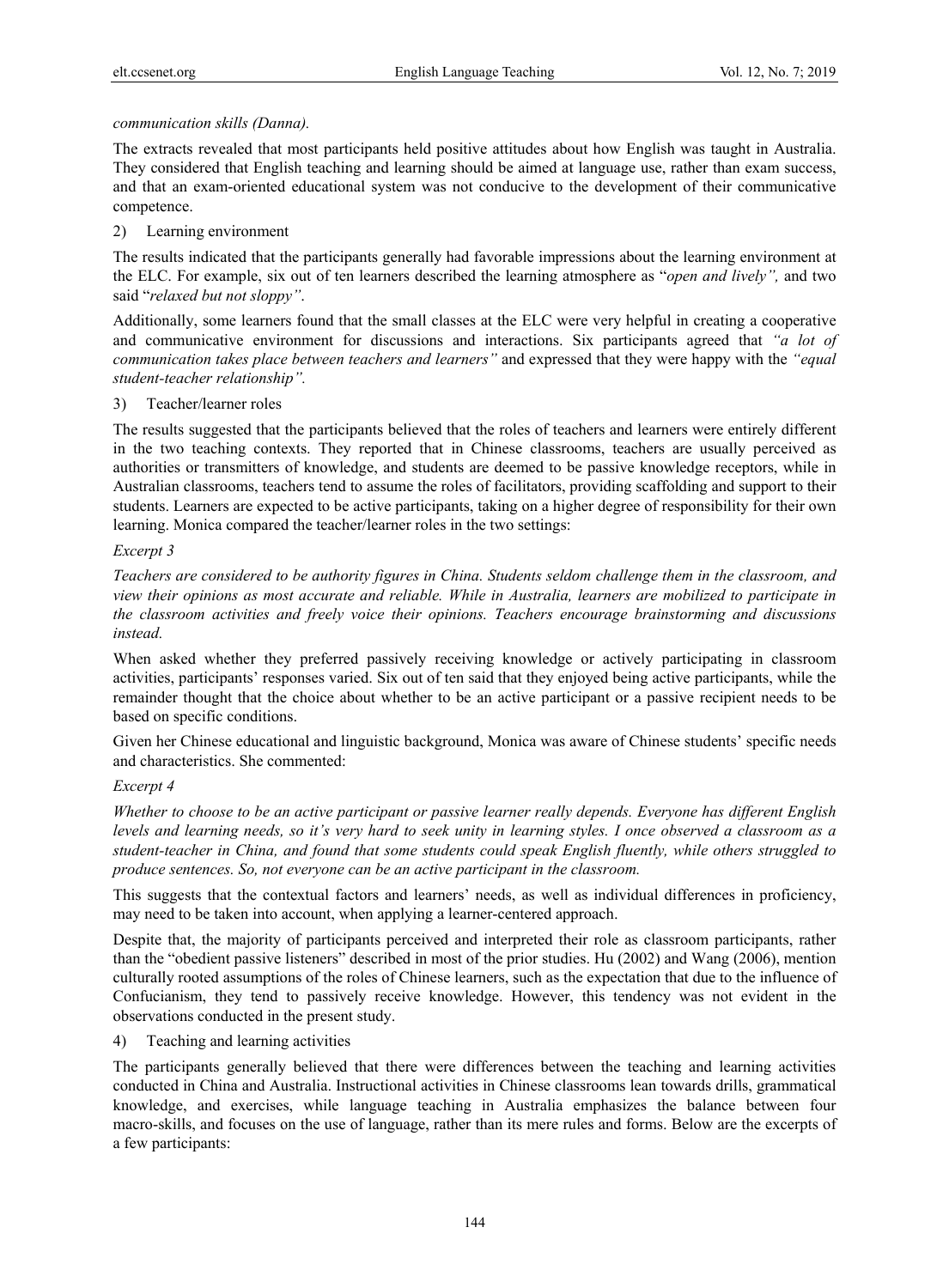# *Excerpt 5*

*It was very boring to attend English classes in China because the instructional activities emphasized grammatical explanations and exercises. (Alicia)* 

### *Excerpt 6*

*In writing classes (in China), we were required to imitate writing samples and recite useful expressions. I felt bored and demotivated. (Betty)* 

### *Excerpt 7*

*My overall English capabilities have improved in Australia. I've benefited a lot from the presentations and group discussions, as well as from writing. (Chan)* 

As can be seen from these transcripts, the participants had lower motivation about traditional grammar instruction and rote-learning styles; Conversely, they showed favorable attitudes toward Australian teaching pedagogy, and had greatly benefited from the comprehensive training in their English skills at the ELC.

### 5) Assessment

When asked to comment on the forms of assessment in use at the ELC, the participants considered that the tests they did were an all-round assessment of students' English proficiency. For example, Danna said:

### *Excerpt 8*

*The exams we take in China focus on grammar, reading, and writing more than speaking and listening. At the ELC, however all four macro-skills are given proper consideration and are assessed.* 

Monica was very enthusiastic and excited about the oral exam, especially the preparation process:

### *Excerpt 9*

*I like problem-solving task in the final exam. This activity is to test how you solve a problem in an oral conversation with a partner. Because we had no idea about who our partner would be in the exam, we had to practice speaking with different classmates. I was very excited about the process, because it trains me how to cooperate with partners and solve problems step by step.* 

Clearly, this participant was very positive about the oral exams she took, and viewed the preparation process as a way to develop her teamwork and problem-solving skills.

6) Connections between the two learning experiences

The participants generally stated that their prior learning experiences both facilitated and impeded their language learning in Australia. In terms of facilitation, most thought that the grammatical knowledge and vocabulary acquired in China were very helpful for their current studies in Australia. As to the negative influence, they attributed their poor communication skills to the unequal balance between the four-macro skills of languages and the form-based classroom activities and exams. Below are the participants' transcripts.

### *Excerpt 10*

*Because listening, speaking, and writing are not properly trained [in China], my oral and written communication skills are comparatively weak and need to be improved. (Betty)* 

### *Excerpt 11*

*Although learning by rote, such as repetitive drills and recitation, has some negative impacts on my studies, it*  has enabled me to grasp plenty of new words and grammar rules, which is very useful for reading *comprehension and oral expressions. (Lily)* 

As can be seen from the data, the participant regarded memorization and recitation as a useful strategy to accumulate words and study grammar rules, although they revealed negative attitudes toward the rote-learning style. Chan (1999) contends that memorization should not be equated with rote learning style. Ho et al. (1999) also maintain that memorization based on understanding is an effective learning approach. It could be argued that memorization and understanding were intertwined through their learning to achieve better results.

### 5.1.2 Chinese Learners' Attitudes Toward CLT

When asked about the activities that they preferred and deemed most useful at the ELC, all of the participants mentioned communicative activities, such as group discussions, oral presentations, and excursions, because these activities helped them to improve communicative competence and problem-solving skills, and become acquainted with foreign accents and cultures. The excerpts below reveal such feelings and views: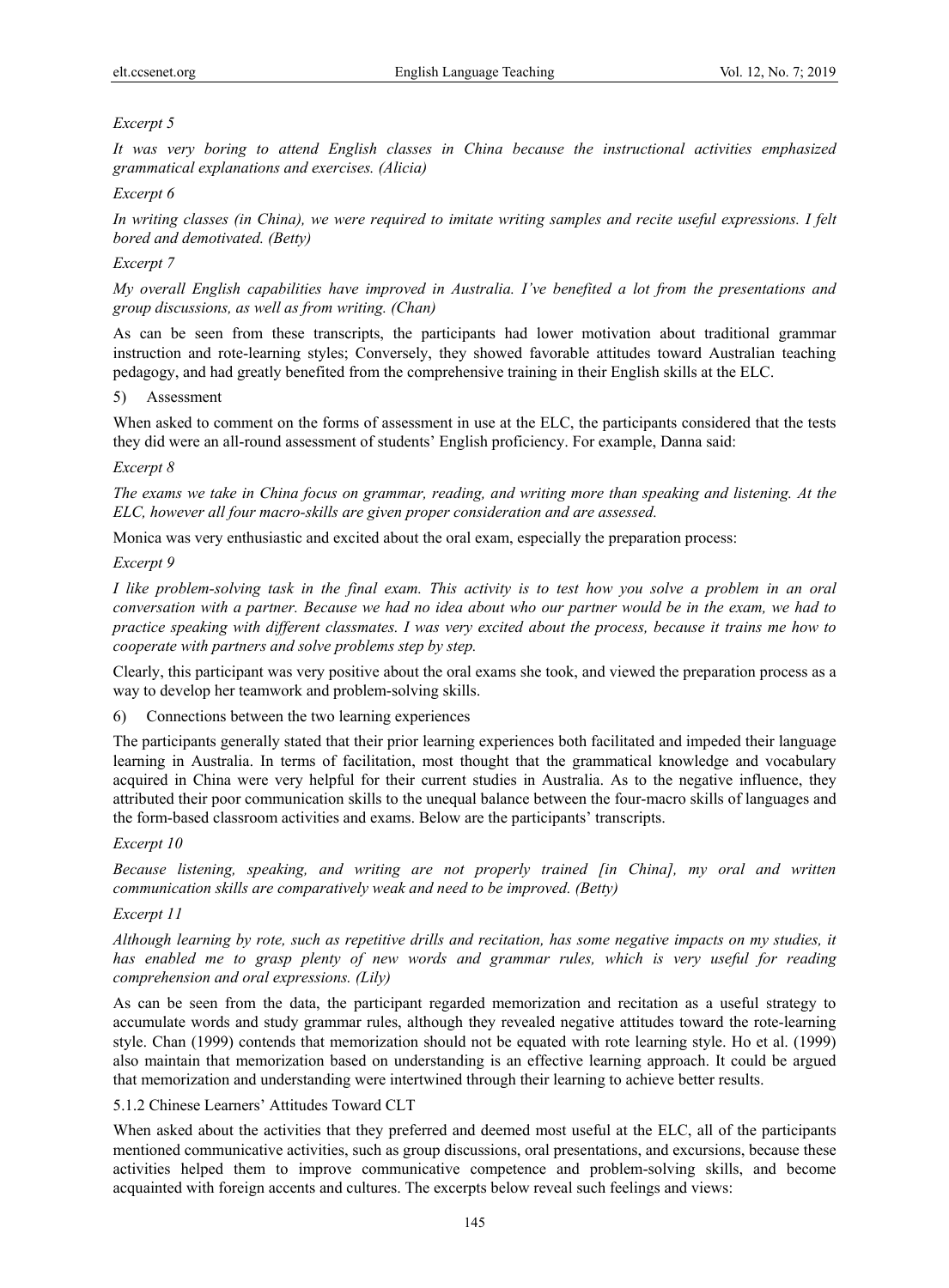# *Excerpt 12*

*I like to take short excursions as they provided me with opportunities to explore local history and culture, as well as communicate widely with local people. (Ying)* 

### *Excerpt 13*

*I enjoy group discussions as I could get to know some non-Chinese students in our class, and learn about their cultures and languages. (Chan)* 

While appreciating the benefits gained from communicative activities, two participants questioned the effectiveness of the group discussions. Alicia tended to evaluate group work more negatively, identifying drawbacks such as digressions in discussions, uncooperative partners, and people using their mother tongue to express ideas, although she acknowledged that she did reap some direct benefit from it.

### *Excerpt 14*

*The group discussions have clarified my confusion. However, we can easily go off topic as the majority of my classmates are Chinese. Due to limited vocabulary, we sometimes had to use our mother tongue.* 

Danna also raised similar concerns, although she was positive about the group work as a whole. She believed that a system should be established to ensure the effectiveness of group discussions.

### *Excerpt 15*

*Group discussions need to operate in such a way that everyone does their fair share, and contributes to the discussion. If one person is selected to do the group presentation, others may passively join in the activity.* 

These concerns indicated that not all of the participants held uniform views about collaborative work.

5.1.3 Chinese Learners' Attitudes Toward Grammar Activities

The data suggested that the participants revealed diverging beliefs about grammar activities. Six showed favorable attitudes toward the grammar instruction they received at the ELC; two expressed less interest, but acknowledged that it was an integral part of learning English; while the remaining two students simply found it boring.

The excerpts below outline the participants' feelings and views:

1) A preference for grammar learning through games:

### *Excerpt 16*

*I enjoy learning grammar by playing games, which I find to be an effective way of memorizing new words and learning grammar rules. (Lily)* 

Apparently, games, to some extent, have resulted in improved efficacy in Lily's vocabulary acquisition. She has drawn much benefit from them.

### *Excerpt 17*

*I enjoy learning grammar through games, because it has greatly boosted my enthusiasm and motivation... (Ying)* 

Ying's response revealed her belief that grammar instruction in communicative activities had aroused her motivation and interest.

It seems that an integration of FFI and communicative activities has a greater effect on teaching and learning outcomes than grammar instruction in isolation.

2) A preference for grammar learning in other modalities:

Some participants stated that grammar instruction in combination with writing constituted an effective approach to relate grammatical knowledge to academic writing. In this way, they learned how to write more argumentatively and persuasively. For example, Cassy commented:

### *Excerpt 18*

*I prefer grammar to be taught together with writing, because in this way I learned how to use conjunctions properly to make sentences more coherent, and how to use formal language to make writing more academic.* 

The results suggested that integrating grammar instruction with writing is likely to assist learners in absorbing theoretical knowledge and using grammar concepts more easily. Hence, the participants' positive attitudes echo Imai's (2007) findings, that learners are favorable about grammar instruction via different modalities.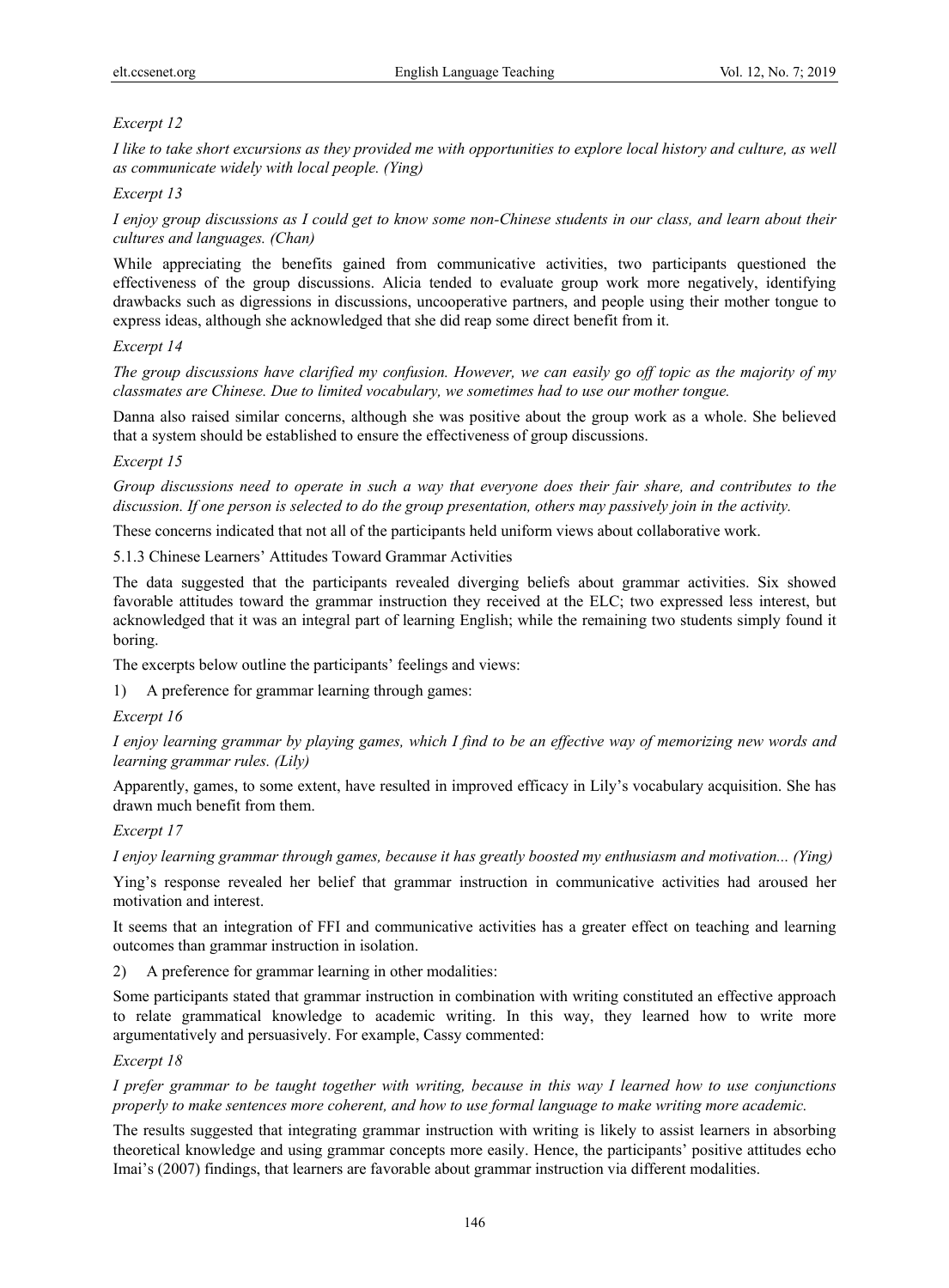### 3) Less interest in learning grammar

Two participants were less interested in grammatical knowledge, but acknowledged its importance in language study.

### *Excerpt 19*

*Compared with communicative activities, I have less interest in grammar. However, it's necessary to learn it; after all, grammar is the foundation of communication. (Cassy)* 

This neutral attitude revealed that, although these few participants had less motivation to study grammar, they recognized its great value and importance.

4) A lack of interest in learning grammar

Two participants said that they disliked grammar due to its theoretical principles and individual learning difficulties.

### *Excerpt 20*

### *I don't like grammar exercises because they're very boring. I'm also very bad at them. (Chan)*

This indicated that the personal feelings toward grammar were dictated by one's grammatical knowledge, academic performance, and personal preferences. It seems that individual factors related to English proficiency play an important role in determining learners' attitudes to grammar.

In general, with increasing acculturation, the participants in this study tended to follow the rules of mainstream culture, and gradually became receptive to the cultural values and teaching philosophies of their new academic environment. Being aware of the pressing need to survive in an English-speaking country, they showed highly positive attitudes about communicative approaches and exhibited a particular interest in and motivation toward Western learning styles. Although the participants did not value grammatical knowledge as much as communicative activities, they generally acknowledged its benefits for their current learning, and mostly favoured grammar instruction embedded in communicative practice (such as games and the integration of grammar and academic writing). Hence, a holistic approach, developmental perspective, and culturally sensitive stance may be needed to understand students' dynamic changes of perceptions, as well as their prior learning and literacy experiences.

### *5.2 Research Question 2: What Are Chinese Learners' Perceived English Learning Difficulties in Australia?*

Although the participants believed that the English training program was beneficial, many of them considered it very challenging. Consistent with previous studies (Khawaja & Stallman, 2011; Robertson et al., 2000; Zhang & Mi, 2010), the issues raised mainly related to academic writing, grammar use in the context, oral communication, understanding the Australian accent, and autonomy. Writing was seemingly the most difficult task. Nine participants criticized their own limited English proficiency and written language skills. Speaking and listening were considered less difficult, being mentioned six and four times, respectively, in the responses. Reading seemed to be the least challenging of the four linguistic macro-skills. Only one student raised issues with reading. The results are congruent with Zhang and Mi (2010), who identified that reading does not seem to be a major issue for L2 Chinese learners, but writing does. Below are the major findings.

### 5.2.1 Difficulties in Academic Writing

Coming from a culture that has different discourse patterns, the participants generally found it challenging to learn Australian discourse conventions. Most reported limited knowledge about how to vary the use of language according to the register (e.g. formal and informal language).

For example, Lily commented:

### *Excerpt 21*

*I don't know how to differentiate subjective words from objective ones. I'm unclear about how to avoid subjectivity in my writing.* 

Peggy once majored in traditional Chinese dramatic literature at a Chinese university. She voiced an original view regarding writing:

### *Excerpt 22*

*The Chinese language emphasizes semantic connections, while English focuses on syntactic devices. When writing in English, I can feel that my thinking and expressions are influenced by my first language.*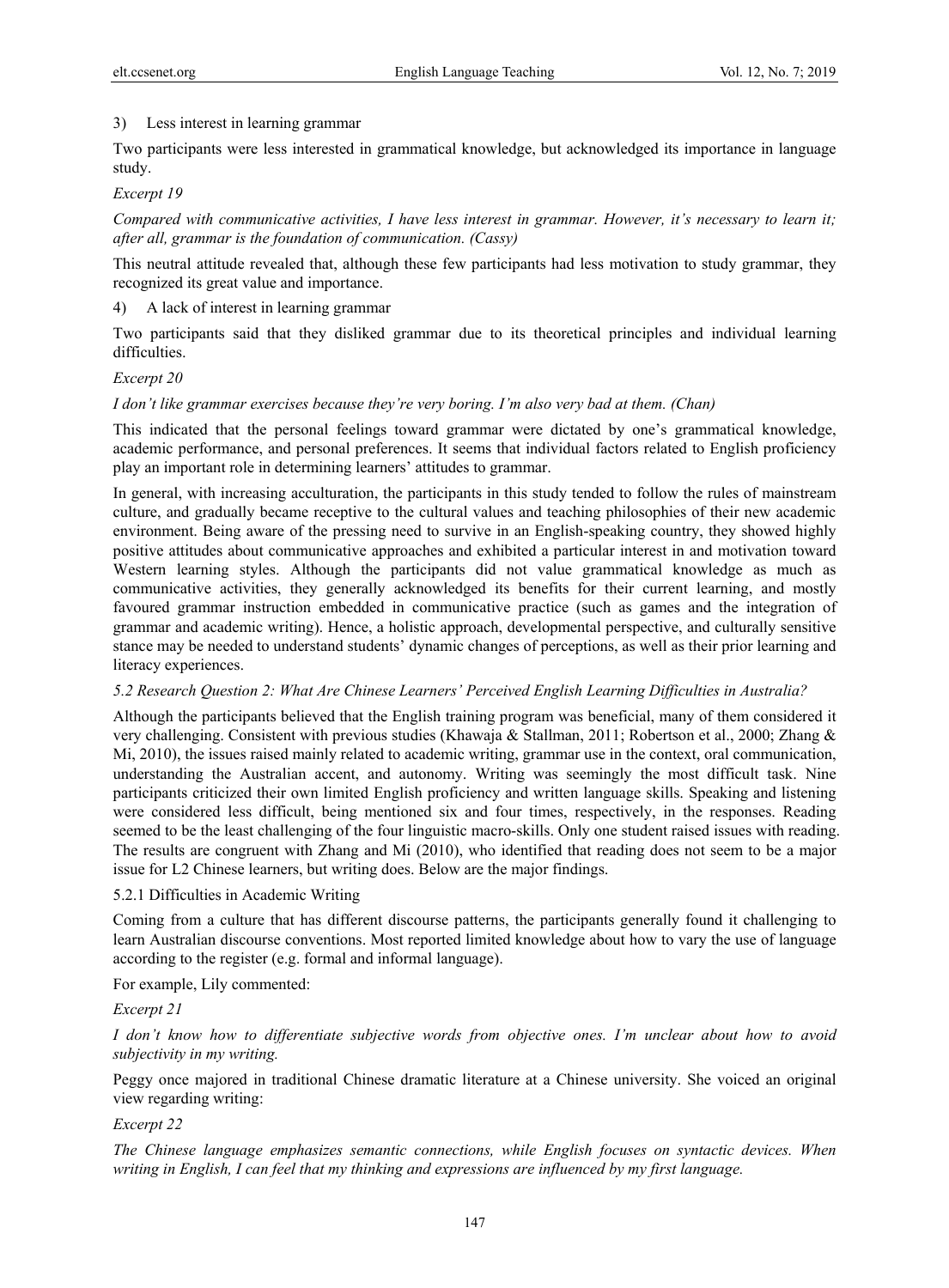Clearly, cross-linguistic influences reflected in the differences in textual syntax and style is another major concern for L2 Chinese students.

### 5.2.2 Difficulties in Communication

Because ELT in China focuses on grammar and academic literacy skills, the participants generally reported that their communicative competence was weak and inadequate, in particular their speaking and listening skills. They tended to attach importance to word form and accuracy, rather than its meaning and fluency.

For example, Monica commented:

### *Excerpt 23*

*Initially, I paid great attention to word form and accuracy [when speaking English]. This undoubtedly slowed down my speech and limited its fluency.* 

Janice noted that her lack of knowledge about the cultural background of Australia hindered her comprehension and interpretation:

#### *Excerpt 24*

*Due to my insufficient knowledge of foreign cultural backgrounds, I found it difficult to understand the discourse in conversations and movies.* 

#### 5.2.3 Difficulties With Independent Learning

Influenced by the didactic and teacher-centered approach, the participants generally found it challenging to independently seek knowledge in Australia, where originality and creativity are highly encouraged in learning contexts. Some of these difficulties related to the transition from a passive recipient to an active and autonomous learner.

For example, Betty commented:

#### *Excerpt 25*

*In Australia, we don't just reproduce what we have learned, but have to research on our own. To complete an assignment, we need to engage in reading and researching. As I've been used to being spoon-fed, it takes some time to change and improve.* 

Betty's comments reflected part of the learners' current learning state. Although desiring to change learning habits, they still found it difficult to go beyond their "comfort zone".

No one is a "blank slate" on their first day when starting a new course. All learners may be affected by what they have been taught or learned before (Sawir, 2005). As reflected in the data, issues with grammar use and difficulties with assignments are partly related to the participants' prior teaching and learning styles. In addition, cultural differences in writing pose another difficulty to Chinese international students; the originality and creativity stressed in the Western tradition may collide with the imitative cultural practices valued in the Chinese context. Research into ESL writing has found that there are marked differences between cultures in terms of rhetorical conventions, cultural schemata, and writing perspectives or expectations (Hyland, 2003). Conceivably, to improve one's L2 literacy skills is a daunting task, and may take years of training to develop.

Biggs (1997) argues that identifying problems is insufficient; it is important to move beyond problems and gaps to seek strategies that can be adopted by students. In a sense, identifying the underlying causes of problems will shed light on the development of strategies aimed at improved teaching and learning outcomes. Therefore, both students and staff need to work together to develop "an appropriate teaching and learning environment which is context related, inclusive of and accepting of intercultural difference" (Robertson et al., 2000, p. 101).

### **6. Conclusion and Implications**

This paper has examined how Chinese ESL learners perceive ELT in the Australian context and the learning difficulties they have encountered in their English studies. According to the findings, participants gradually became able to follow the rules of mainstream culture and became receptive to the cultural values and teaching philosophies of their new academic environment. Being aware of the pressing need to survive in an English-speaking country, they showed highly positive attitudes about CLT, and mostly favored grammar instruction within communicative practice. Also, the results reveal that the participants touched mostly on challenges related to academic writing, grammar use, communication skills and autonomous learning. To some extent, their learning difficulties were affected by the prior teaching and learning styles to which they had been exposed, as well as cultural differences.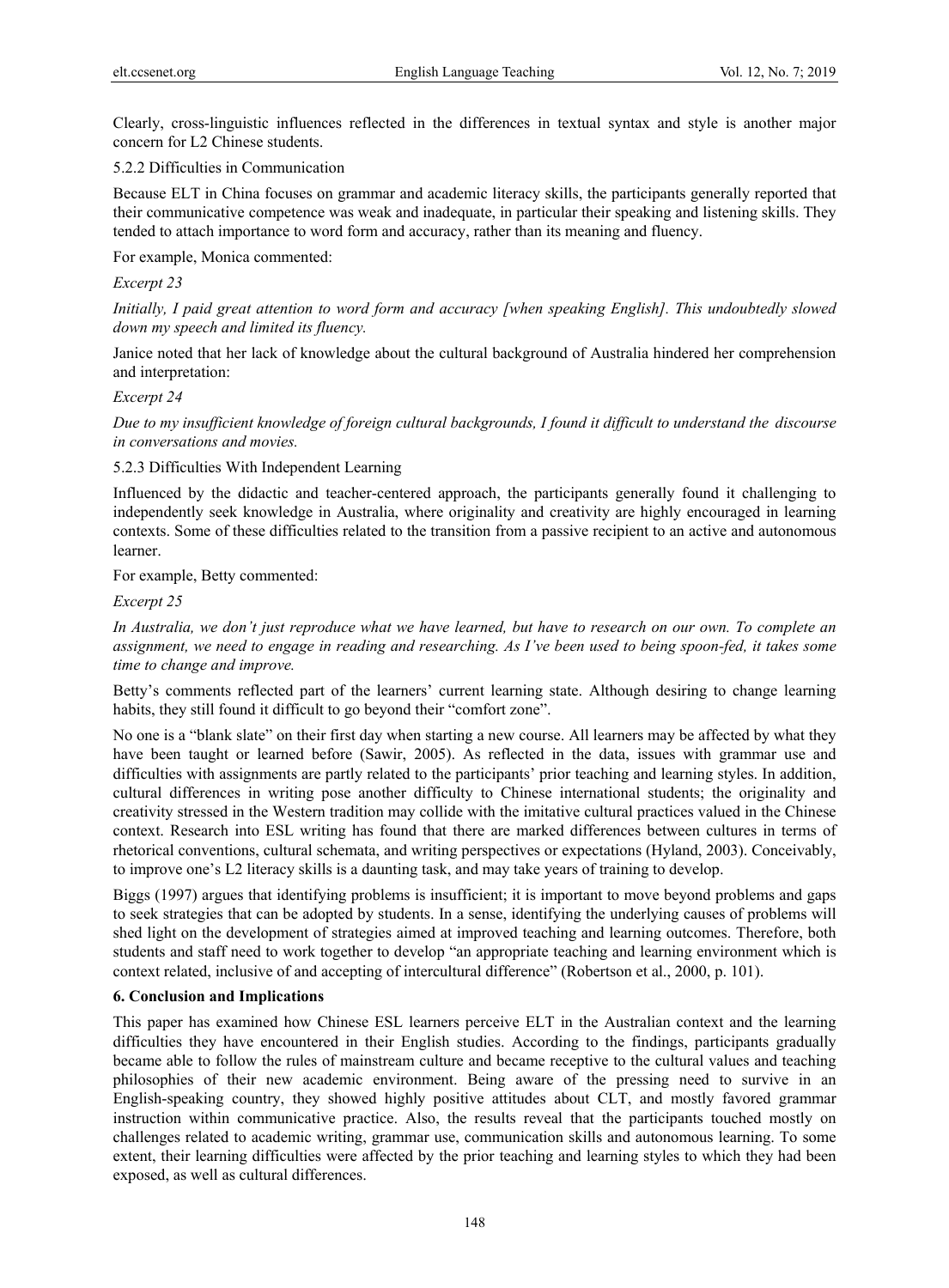In addition, the study highlights several implications:

First, given that ESL learners favor the integration of grammar instruction within communicative practice, it is very important to combine both implicit and explicit grammar instructions in language teaching and learning. This would equally develop learners' communicative and grammatical competence, as well as sustain their interest and motivation.

Second, the research findings reveal that particular cultures of learning and contextual factors to some extent shape people's perceptions and socio-cultural values. Being in a transitional and rebirth process from passive learning to active participation, some of the participants possibly have views that are incongruous with the host teachers' methodological beliefs, such as the value of the participatory approach and group work. However, if teachers are more aware of learners' past learning experiences (Kumaravadivelu, 1991), they might engage in more effective interventions and facilitate the desired learning outcomes. For this reason, it is suggested that teachers should perform "context analysis" before starting to teach so that they are better positioned to decide how to proceed and develop their own approach.

In addition, considering learners' needs and individual differences, "cultural synergy" (Cortazzi & Jin, 1996, p. 317), i.e. negotiation between teachers and students regarding a possible solution, is needed. This would bridge the gap between methodological beliefs and students' preferences, and enable two opposing opinions to be accommodated (Parris-Kidd & Barnett, 2011).

Third, since participants' learning difficulties are partly influenced by their prior exposure to traditional teaching methods and learning styles, it could be argued that necessary interventions should be considered in their home country (China) and the country where they are currently studying (Australia). Given the situational constraints in mainland China, a hybrid model, such as blending CLT with traditional Chinese approaches, is highly recommended in Chinese classrooms. In addition, Australian host institutions would do well to learn more about Chinese students' learning difficulties, and their prior learning experiences. This would enable host instructors to establish what interventions are needed at which stages and to assist learners in developing their own learning strategies in the academic adaptation.

#### **Acknowledgments**

I would like to give special thanks to the research participants and English Language Centre of Macquarie University for their enthusiastic involvement and great support. I also express my deep gratitude to the staff members of the department, who have supported me at different stages of my research.

#### **References**

- Ashton-Hay, S., Wignell, P., & Evans, K. (2016). International student transitioning experiences: Student voice. *Journal of Academic Language and Learning, 10*(1), A1-A19.
- Atkinson, D. (1997). A critical approach to critical thinking in TESOL. *TESOL Quarterly, 31*(1), 71-94. https://doi.org/10.2307/3587975
- Barkhuizen, G. P. (1998). Discovering learners' perceptions of ESL classroom teaching/learning activities in South African context. *TESOL Quarterly, 32*(1), 85-108. https://doi.org/10.2307/3587903
- Biggs, J. (1997). Teaching across and within cultures: the issue of international students. In R. Murray-Harvey, & H. S. Silins (Eds.), *Learning and teaching in higher education: Advancing international perspectives. Proceedings of the Higher Education Research and Development Society Conference* (pp. 1-22). Adelaide, Australia: Higher Education Research and Development Society of Australasia (HERDSA).
- Chan, S. (1999). The Chinese learner a question of style. *Education & Training, 41*(6/7), 294-304. https://doi.org/10.1108/00400919910285345
- Chinese Ministry of Education. (2018). *2017 sees increase in number of Chinese students studying abroad and returning after overseas studies.* Retrieved from http://en.moe.gov.cn/News/Top\_News/201804/t20180404\_ 332354.html
- Cortazzi, M., & Jin, L.X. (1996). Cultures of learning: Language classrooms in China. In H. Coleman (Ed.), *Society and the language classroom* (pp. 169-206)*.* Cambridge: Cambridge University Press.
- Durrani, H. (2016). Attitudes of undergraduates towards grammar translation method and communicative language teaching in EFL context: A case study of SBK Women's University Quetta, Pakistan. *Advances in Language and Literary Studies, 7*(4), 167-172. https://doi.org/10.7575/aiac.alls.v.7n.4p.167
- Floyd, C. B. (2015). Closing the gap: International student pathways, academic performance and academic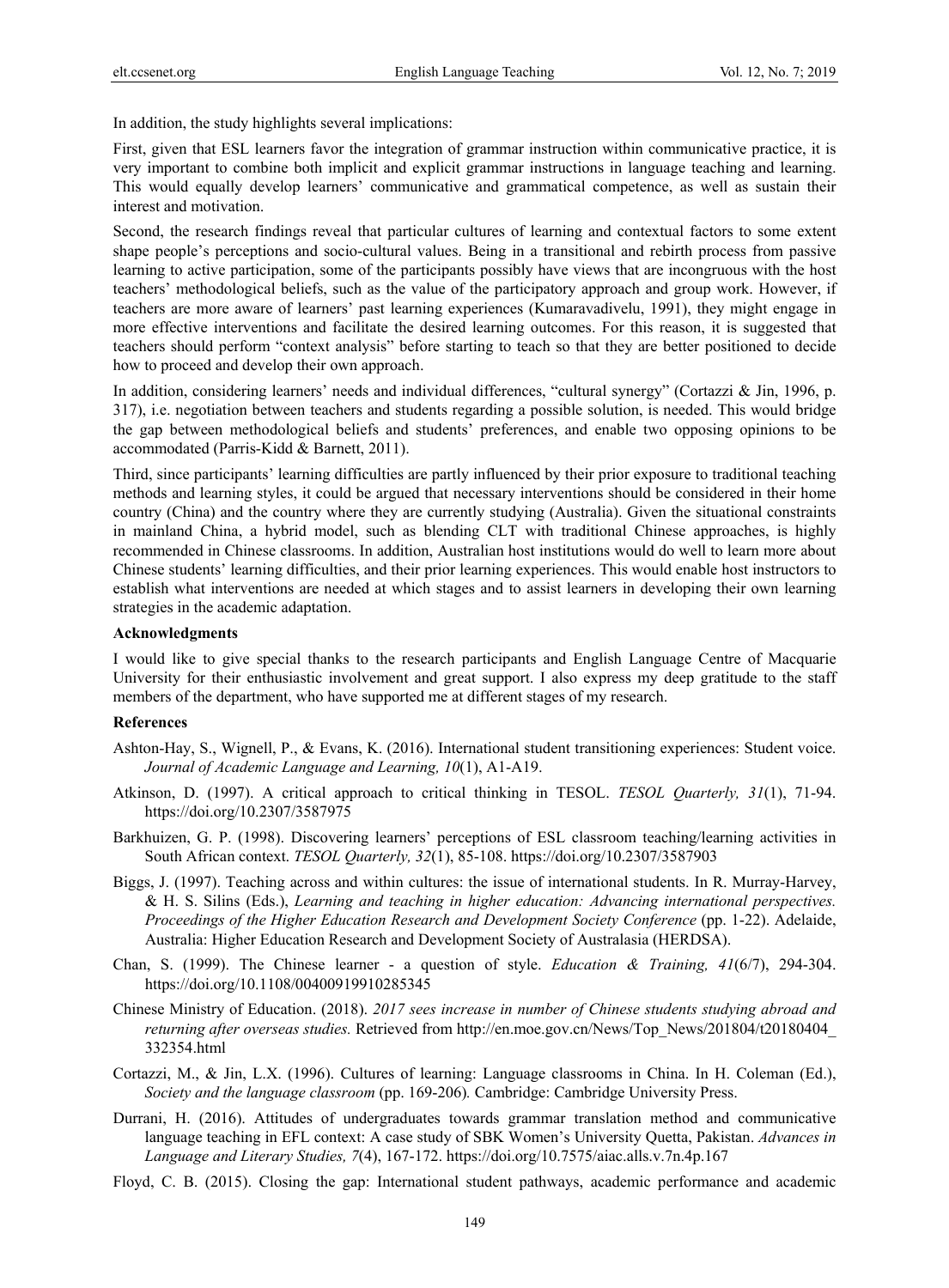acculturation. *Journal of Academic Language and Learning, 9*(2), A2-A18.

- Grundmeyer, T. A. (2012). *A qualitative study of the perceptions of first-year college students regarding technology and college readiness* (Doctoral dissertation, Iowa State University, USA). Retrieved from http://lib.dr.iastate.edu/etd/12599/
- Gu, Q., & Maley, A. (2008). Changing places: A study of Chinese students in the UK. *Language and Intercultural Communication, 8*(4), 224-245. https://doi.org/10.1080/14708470802303025
- Hellsten, M. (2002). *Students in transition: needs and experiences of international students in Australia.* Paper presented at the 16<sup>th</sup> Australian International Education Conference, Hobart, Tasmania.
- Ho, I., Salili, F., Biggs, J., & Hau, K. T. (1999). The relationship among causal attributions, learning strategies and level of achievement: A Hong Kong case study. *Asia Pacific Journal of Education, 19*(1), 44-58. https://doi.org/10.1080/0218879990190105
- Horwitz, E. K. (1999). Cultural and situational influences on foreign language learners' beliefs about language learning: A review of BALLI studies. *System, 27*(4), 557-576. https://doi.org/10.1016/S0346- 251X(99)00050-0
- Hu, G. W. (2002). Potential cultural resistance to pedagogical imports: The case of communicative language teaching in China. *Language, Culture and Curriculum, 15*(2), 93-105. https://doi.org/10.1080/079083 10208666636
- Hyland, K. (2003). *Second language writing.* Cambridge, UK: Cambridge University Press. https://doi.org/10. 1017/CBO9780511667251
- Ikpia, V. I. (2001). *The attitudes and perceptions of adult English as a second language students toward explicit grammar instruction* (Unpublished doctoral thesis), New Mexico State University, USA.
- Imai, J. (2007). *Learner beliefs about isolated and integrated form-focused instruction: Japanese high-school learners of English as a second language in the United States* (Unpublished doctoral thesis), University of Toronto, Canada.
- Incecay, G., & Incecay, V. (2009). Turkish university students' perceptions of communicative and non-communicative activities in EFL classroom. *Procedia Social and Behavioral Sciences, 1*(1), 618-622. https://doi.org/10.1016/j.sbspro.2009.01.110
- Kavoshian, S., Medadian, G., & Lorzadeh, M. (2013). Iranian language learners' conceptions of the ideal English lesson: Form-focused or communicative. *Theory and Practice in Language Studies, 3*(8), 1352-1359. https://doi.org/10.4304/tpls.3.8.1352-1359
- Khawaja, N. G., & Stallman, H. M. (2011). Understanding the coping strategies of international students: A qualitative approach. *Australian Journal of Guidance and Counselling, 21*, 203-224. https://doi.org/10. 1375/ajgc.21.2.203
- Koziol, M. (2018). *Chinese student numbers 'fairly modest' with room to grow, says minister.* Retrieved from https://www.smh.com.au/politics/federal/chinese-student-numbers-fairly-modest-with-room-to-grow-saysminister-20180302-p4z2gr.html
- Krashen, S. D., & Terrell, T. D. (1983). *The natural approach: Language acquisition in the classroom*. Hayward, CA: Alemany Press.
- Kumaravadivelu, B. (1991). Language-learning tasks: Teacher intention and learner interpretation. *ELT Journal, 45*(2), 98-107. https://doi.org/10.1093/elt/45.2.98
- Lee, B., Farruggia, S. P., & Brown, G. T. L. (2013). Academic difficulties encountered by East Asian international university students in New Zealand. *Higher Education Research & Development, 32*(6), 915-931. https://doi.org/10.1080/07294360.2013.806444
- Merleau-ponty, M. (2013). *Phenomenology of perception*. UK: Taylor and Francis.
- Mitsui, N. (2009). *Accommodating CLT in Korean EFL classrooms (*Unpublished master thesis). Gonzaga University, Washington, USA.
- Panksepp, J. (1998). *Affective neuroscience: The foundations of human and animal emotions.* New York: Oxford University Press.
- Parris-Kidd, H., & Barnett, J. (2011). Cultures of learning and student participation: Chinese learners in a multicultural English class in Australia. In L. X. Jin, & M. Cortazzi (Eds.) *Researching Chinese learners–*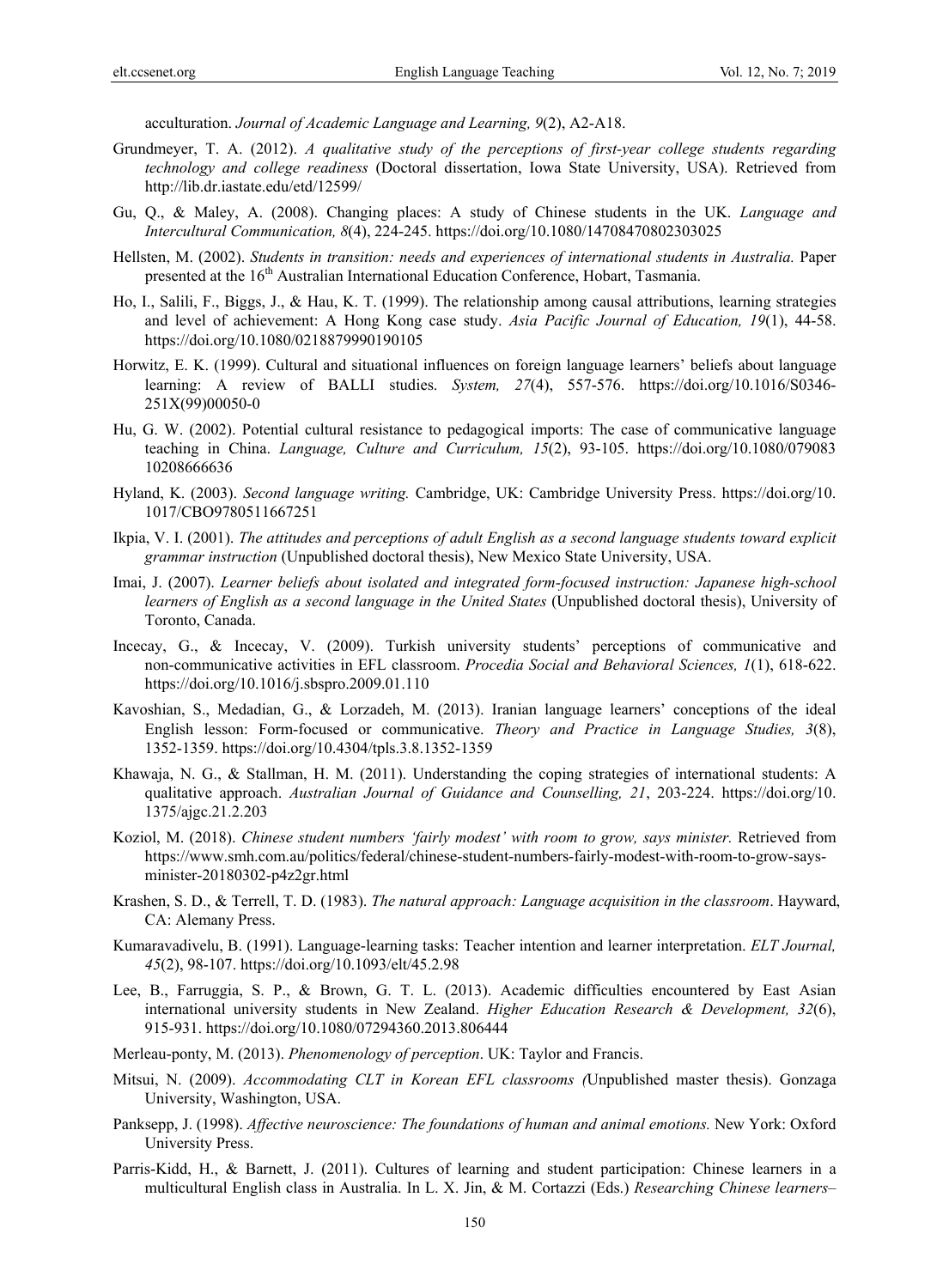*skills, perceptions and intercultural adaptations* (pp. 169-187). UK: Palgrave Macmillan. https://doi.org/10.1057/9780230299481\_8

- Robertson, M., Line, M., Jones, S., & Thomas, S. (2000). International students, learning environments and perceptions: A case study using the Delphi technique. *Higher Education Research and Development, 19*(1), 89-102. https://doi.org/10.1080/07294360050020499
- Rossman, G. B., & Rallis, S. F. (2003). *Learning in the field: An introduction to qualitative research* (2nd ed.). Thousand Oaks, CA: Sage.
- Saito, H., & Ebsworth, M. E. (2004). Seeing English language teaching and learning through the eyes of Japanese EFL and ESL students. *Foreign Language Annals, 37*(1), 111-124. https://doi.org/10.1111/ j.1944-9720.2004.tb02178.x
- Sawir, E. (2005). Language difficulties of international students in Australia: The effects of prior learning experience. *International Education Journal, 6*(5), 567- 580.
- Schmidt, R. (1995). *Attention and awareness in foreign language learning*. Honolulu, HI: Second Language Teaching & Curriculum Centre.
- Smith, A. D. (2002). *The problem of perception.* Cambridge, MA: Harvard University Press.
- Wang, T. (2006). Understanding Chinese culture and learning. Paper presented at the AARE Annual Conference, Adelaide*.* Retrieved from https://www.aare.edu.au/data/publications/2006/wan06122.pdf
- Wolfe, J., Kluender, K., & Dennis, L. (2009). *Sensation and perception.* Sunderland, MA: Sinauer Associates.
- Wong, J. K. (2004). Are the learning styles of Asian internationals culturally or contextually based? *International Education Journal, 4*(4), 154-166.
- Yu, B. H., & Shen, H. Z. (2012). Predicting roles of linguistic confidence, integrative motivation and second language proficiency on cross-cultural adaptation. *International Journal of Intercultural Relations, 36*(1), 72-82. https://doi.org/10.1016/j.ijintrel.2010.12.002
- Zeng, M. (2004). *The role of grammatical instruction within communicative language teaching among Chinese ESL students* (Master's thesis, University of Windsor, Canada). Available from ProQuest Dissertations Publishing).
- Zhang, Y. Y., & M, Y. N. (2010). Another look at the language difficulties of international students. *Journal of Studies in International Education, 14*(4), 371-388. https://doi.org/10.1177/1028315309336031

#### **Appendix A**

#### **Participant's demographic information**

Name:

Age:

Gender:

Phone:

Email:

Highest degree completed:

Degree applying for:

IELTS test score:

Hometown in China:

Residence in Australia:

English proficiency in the class:

Good fair poor

**Appendix B** 

#### **Interview questions**

#### **Part 1 Students' perceptions of English language teaching and learning in Australia**